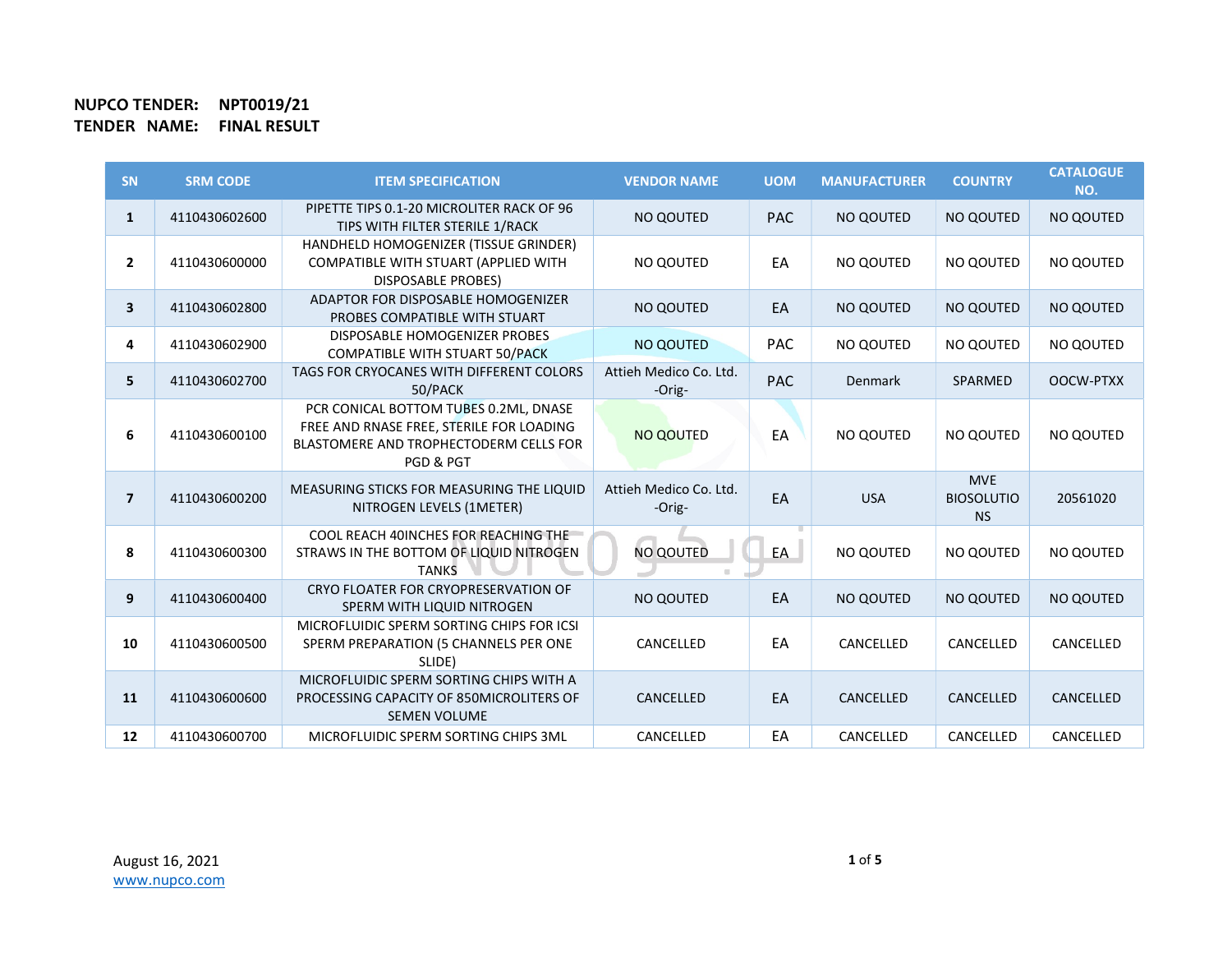| <b>SN</b> | <b>SRM CODE</b> | <b>ITEM SPECIFICATION</b>                                                                                                                                                                                                                                                                                                  | <b>VENDOR NAME</b>                              | <b>UOM</b> | <b>MANUFACTURER</b> | <b>COUNTRY</b>                   | <b>CATALOGUE</b><br>NO. |
|-----------|-----------------|----------------------------------------------------------------------------------------------------------------------------------------------------------------------------------------------------------------------------------------------------------------------------------------------------------------------------|-------------------------------------------------|------------|---------------------|----------------------------------|-------------------------|
| 13        | 4110430600800   | MEDIUM FORCEPS 23CM FOR USE IN LIQUID<br><b>NITROGEN</b>                                                                                                                                                                                                                                                                   | NO QOUTED                                       | EA         | NO QOUTED           | NO QOUTED                        | NO QOUTED               |
| 14        | 4110430600900   | LONG FORCEPS 110CM FOR USE IN LIQUID<br><b>NITROGEN</b>                                                                                                                                                                                                                                                                    | NO QOUTED                                       | EA         | NO QOUTED           | NO QOUTED                        | NO QOUTED               |
| 15        | 4110430601000   | SPERM COUNTING CHAMBER WITH 6<br>CHAMBERS COMPATIBLE WITH CASA MICROPTIC<br>WITH 10MICROLITER CAPACITY PER CHAMBER                                                                                                                                                                                                         | AL KAMAL IMPORT<br>OFFICE CO., LTD. - Orig-     | EA         | Spain               | <b>MICROPTIC</b>                 | MOT-10-6                |
| 16        | 4110430601100   | STAINING COPLIN JAR GLASS FOR SPERM<br>MORPHOLOGY STAINING PACKAGE                                                                                                                                                                                                                                                         | NO QOUTED                                       | <b>PAC</b> | NO QOUTED           | NO QOUTED                        | NO QOUTED               |
| 17        | 4110430601200   | ELECTRONIC MEMO WITH COUNTDOWN/<br><b>STOPWATCH</b>                                                                                                                                                                                                                                                                        | <b>NO QOUTED</b>                                | EA         |                     |                                  |                         |
| 18        | 4110430601300   | FILTER COMPATIBLE WITH G100 CO2 ANALYZER                                                                                                                                                                                                                                                                                   | Attieh Medico Co. Ltd.<br>$-Orig-$              | EA         | Denmark             | <b>COOPERURG</b><br><b>ICAL</b>  | G-PTFE                  |
| 19        | 4110430601400   | MOISTURE TRAP COMPATIBLE WITH G100 CO2<br>ANALYZER                                                                                                                                                                                                                                                                         | Attieh Medico Co. Ltd.<br>-Orig-                | EA         | <b>Denmark</b>      | <b>COOPERURG</b><br><b>ICAL</b>  | G-MT                    |
| 20        | 4110430601500   | CALIBRATION KIT COMPATIBLE WITH RI PH<br>METER 3                                                                                                                                                                                                                                                                           | Genetics &<br>Immunology<br>Technologies -Orig- | EA         | United Kingdom      | <b>COOPER</b><br><b>SURGICAL</b> | 7-90-120                |
| 21        | 4110430601600   | ALL-IN-ONE STRIP CONTROLLER WITH ATTACHED<br>TIPS FOR HANDLING OOCYTES, 170<br>MICROLITERS, STERILE                                                                                                                                                                                                                        | Genetics &<br>Immunology<br>Technologies -Orig- | EA         | United Kingdom      | <b>COOPER</b><br><b>SURGICAL</b> | 7-72-1170/20            |
| 22        | 4110430601700   | <b>REAGENT REFRIGERATION MEDIA</b><br>:REFRIGERATION MEDIUM TYB WITH<br><b>GENTAMICIN IS IDEAL FOR SHORT TERM SPERM</b><br>STORAGE TO PRESERVE SPERM FOR UP TO 4<br>DAYS, CONTAINS 20% EGG YOLK - FROM USDA<br>CERTIFIED SPECIFIC PATHOGEN FREE (VIRUS<br>FREE) LAYING FLOCKS, HEAT INACTIVATED AT 56°<br>C FOR 30 MINUTES | NO QOUTED                                       | <b>BOX</b> | NO QOUTED           | NO QOUTED                        | NO QOUTED               |
| 23        | 4110430601800   | THERMOBUTTONS FOR TEMPERATURE DATA<br>LOGGING COMPATIBLE WITH BRIGHT SENTINEL                                                                                                                                                                                                                                              | NO QOUTED                                       | EA         | <b>NO QOUTED</b>    | NO QOUTED                        | <b>NO QOUTED</b>        |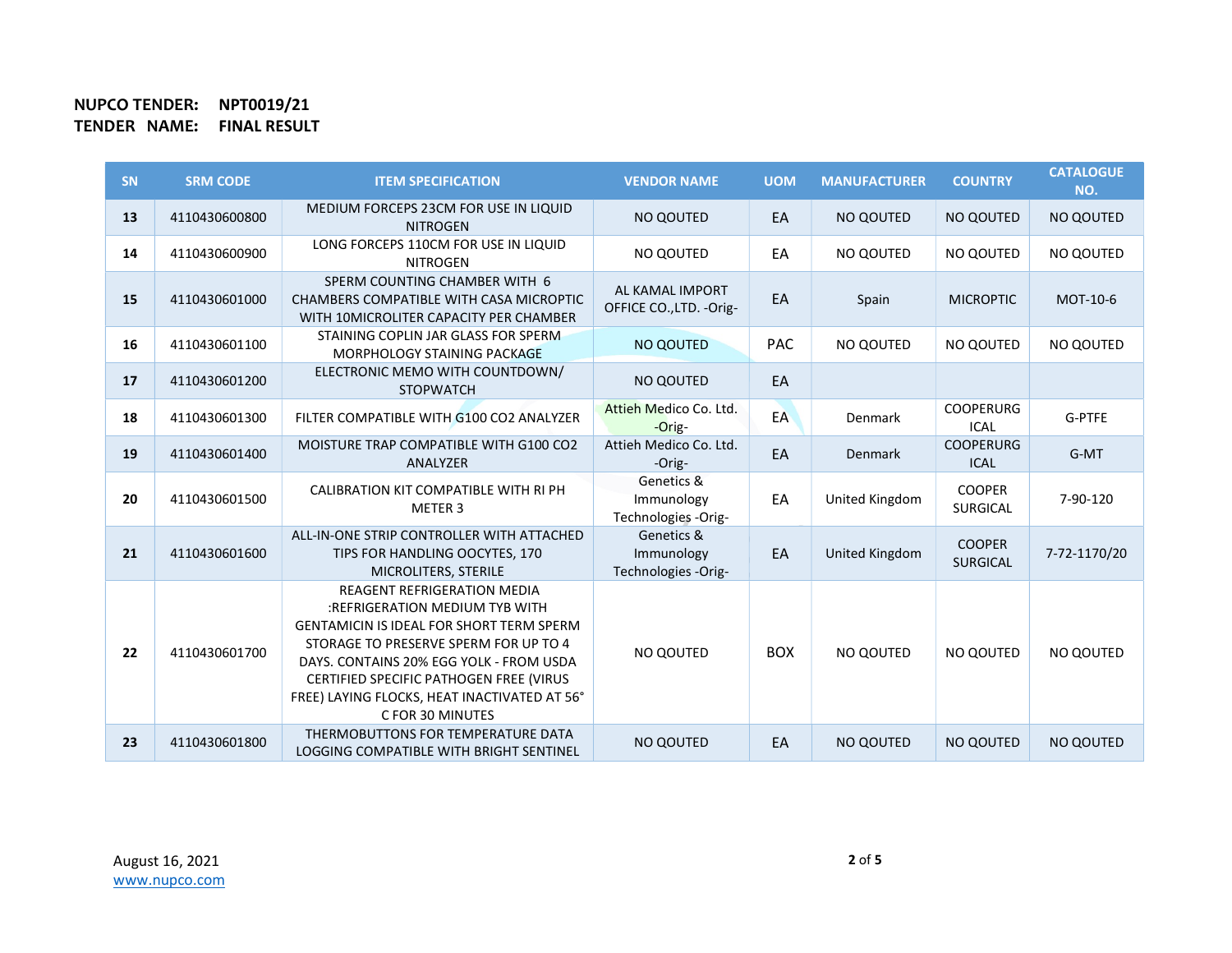| <b>SN</b> | <b>SRM CODE</b> | <b>ITEM SPECIFICATION</b>                                                                                                                                                                                   | <b>VENDOR NAME</b>                               | <b>UOM</b> | <b>MANUFACTURER</b> | <b>COUNTRY</b>                   | <b>CATALOGUE</b><br>NO. |
|-----------|-----------------|-------------------------------------------------------------------------------------------------------------------------------------------------------------------------------------------------------------|--------------------------------------------------|------------|---------------------|----------------------------------|-------------------------|
| 24        | 4110430601900   | CARTRIDGE FOR QUANTIFICATION OF PH, PO2,<br>PCO2 AND LACTATE, COMPATIBLE WITH I-STAT,<br>EPOC OR ANY EQUIVALENT, SHOULD BE<br><b>COMPATIBLE WITH EACH HOSPITAL</b><br>REQUIREMENT & MACHINE SPECIFICATIONS. | Medical Supplies &<br>Services Co. Ltd -Orig-    | EA         | <b>USA</b>          | Abbott                           | 03P85-25                |
| 25        | 4110430602000   | PHOSPHATE BUFFER SALINE TABLETS FOR<br>SIMPLE SEMEN WASHING TO BE USED IN<br>SMEARING OF PRESTAINED SPERM<br>MORPHOLOGY SLIDE/COMPATIBLE WITH<br><b>MICROPTIC</b>                                           | AL KAMAL IMPORT<br>OFFICE CO., LTD. - Orig-      | EA         | Spain               | <b>MICROPTIC</b>                 | PBS-T                   |
| 26        | 4110430602100   | THERMAL LABEL FOR TUBES AND CULTURE<br>DISHES FOR BROTHER P-TOUCH QL- LABEL<br>PRINTER FOR FERTIPROOF WITNESS SYSTEM                                                                                        | Genetics &<br>Immunology<br>Technologies - Orig- | EA         | Germany             | <b>VITROLIFE</b>                 | BR-DK-22205             |
| 27        | 4110430602200   | THERMAL LABEL FOR TUBES AND CULTURE<br>DISHES FOR SMART LABEL PRINTER 440 SII FOR<br><b>FERTIPROOF WITNESS SYSTEM</b>                                                                                       | Genetics &<br>Immunology<br>Technologies -Orig-  | EA         | Germany             | <b>VITROLIFE</b>                 | 23000/0110              |
| 28        | 4110430602300   | MAGNETIC HANG UP WITH ADHESIVE DISK FOR<br><b>HOLDING PIPETTE</b>                                                                                                                                           | NO QOUTED                                        | EA         |                     |                                  |                         |
| 29        | 4110430602400   | STAND FOR MICROPIPETTER COMPATIBLE WITH<br><b>RI EZ-STRIP</b>                                                                                                                                               | Genetics &<br>Immunology<br>Technologies -Orig-  | EA         | United Kingdom      | <b>COOPER</b><br><b>SURGICAL</b> | 6-72-2810               |
| 30        | 4110430602500   | <b>COMPLETE COMPATIBLE VITRIFICATION</b><br>COOLING AND WARMING SYSTEM. WITH DMSO<br>AND ETHYLENE GLYCOL COOLING AND SUCROSE<br>OR TREHALOSE WARMING KIT                                                    | Genetics &<br>Immunology<br>Technologies -Orig-  | EA         | Japan               | <b>KITAZATO</b>                  | VT601+VT602             |
| 31        | 4110152000200   | AFFI, GEL, BLUE, MICROBEADS, 100 ML                                                                                                                                                                         | NO QOUTED                                        | EA         | NO QOUTED           | NO QOUTED                        | NO QOUTED               |
| 32        | 4110302501600   | CRYOGOBLET, WITH DIFFERENT, COLOR CODES,<br>SIZE: 10 MM                                                                                                                                                     | Attieh Medico Co. Ltd.<br>-Orig-                 | EA         | United Kingdom      | <b>PLANER</b>                    | FCBS020506              |
| 33        | 4110302501700   | CRYOGOBLET, WITH DIFFERENT, COLOR CODES,<br>SIZE: 13 MM                                                                                                                                                     | Attieh Medico Co. Ltd.<br>-Orig-                 | EA         | United Kingdom      | <b>PLANER</b>                    | FCBS020506              |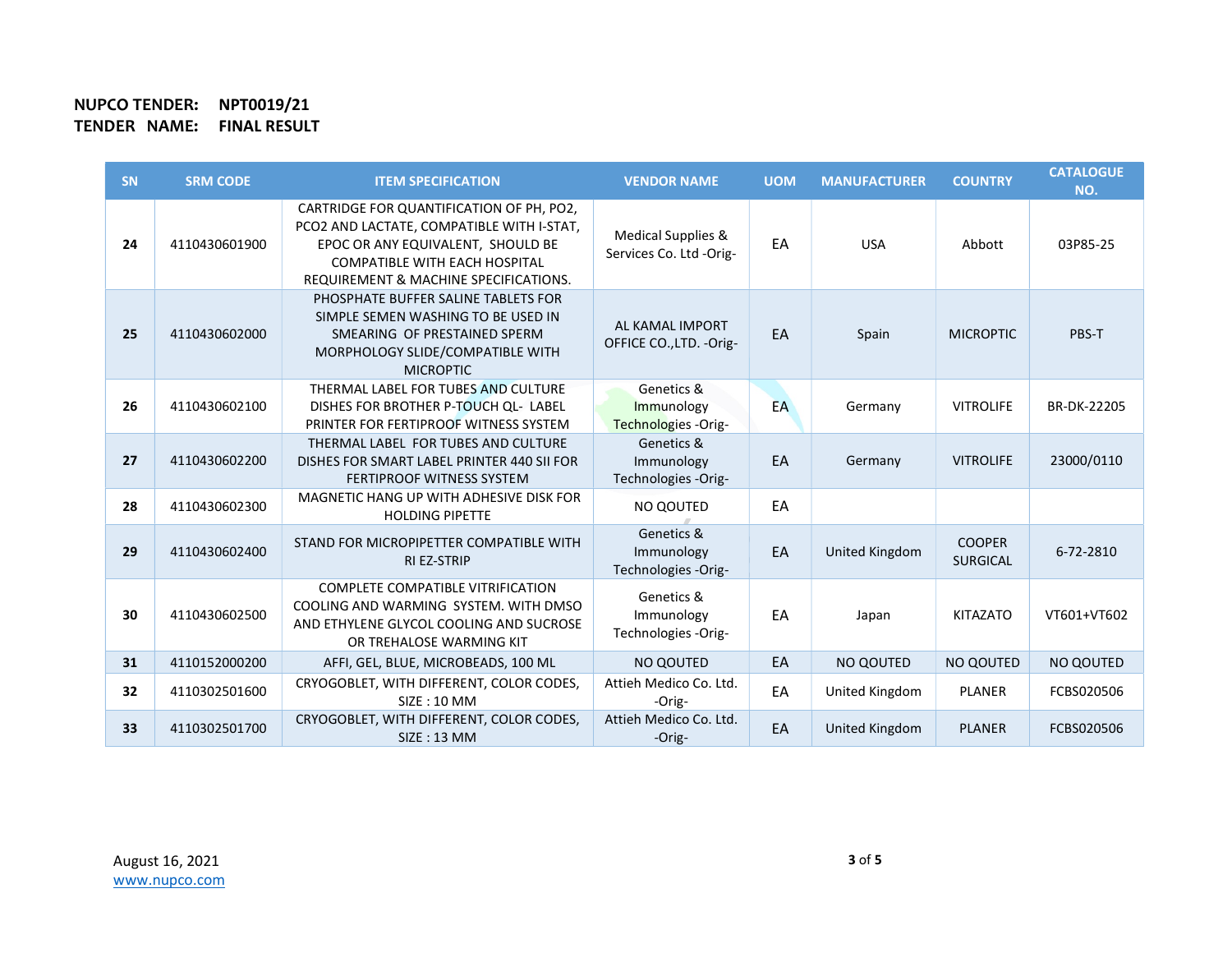| <b>SN</b> | <b>SRM CODE</b> | <b>ITEM SPECIFICATION</b>                                                                                | <b>VENDOR NAME</b>                              | <b>UOM</b> | <b>MANUFACTURER</b> | <b>COUNTRY</b>                   | <b>CATALOGUE</b><br>NO. |
|-----------|-----------------|----------------------------------------------------------------------------------------------------------|-------------------------------------------------|------------|---------------------|----------------------------------|-------------------------|
| 34        | 4110302501800   | CRYOSTRAW, FOR SPERM FREEZING, WITH<br>COTTON PLUG, AND TRANSPARENT, 0.5 ML                              | Attieh Medico Co. Ltd.<br>-Orig-                | EA         | <b>USA</b>          | <b>CRYOBIOSYS</b><br><b>TEM</b>  | 014550                  |
| 35        | 4110302501900   | CRYOSTRAW, FOR SPERM FREEZING, WITH<br>COTTON PLUG, AND TRANSPARENT, 0.25 ML                             | Attieh Medico Co. Ltd.<br>-Orig-                | EA         | <b>USA</b>          | <b>CRYOBIOSYS</b><br><b>TEM</b>  | 010261                  |
| 36        | 4110492100500   | MILLIPORE, MICROBIAL, FILTER, SIZE, ON<br><b>DEMAND</b>                                                  | NO QOUTED                                       | EA         | NO QOUTED           | NO QOUTED                        | NO QOUTED               |
| 37        | 4111583600700   | KIT, PH STRIPS, FOR SEMEN, PH TESTING                                                                    | NO QOUTED                                       | EA         | NO QOUTED           | NO QOUTED                        | <b>NO QOUTED</b>        |
| 38        | 4111616431800   | TEST, HYP - OSMOTIC, SWELLING, FOR SPERM,<br>IN IVF, 20 ML, HUMAN IVF GRADE                              | NO QOUTED                                       | EA         | NO QOUTED           | NO QOUTED                        | NO QOUTED               |
| 39        | 4112210703000   | DISH, EMBRYO CULTURE, FOR SINGLE EMBRYO<br>CULTURE, GENETIC DIAGNOSTIC PROCEDURE,<br>(GPS), STERILE      | Genetics &<br>Immunology<br>Technologies -Orig- | EA         | <b>USA</b>          | <b>COOPER</b><br><b>SURGICAL</b> | EGPS-010                |
| 40        | 4112210703600   | DISH, CULTURE, 16 WELLS, COMPATIBLE WITH<br>PRIMOVISION, TIME LAPSE, CAMERA, OR ANY<br><b>EQUIVALENT</b> | NO QOUTED                                       | EA         | NO QOUTED           | NO QOUTED                        | NO QOUTED               |
| 41        | 4112210703800   | DISH, GLASS, CULTURE, FOR IMSI - ICSI                                                                    | NO QOUTED                                       | EA         | NO QOUTED           | NO QOUTED                        | NO QOUTED               |
| 42        | 4112260201100   | COVER SLIPS, MICROSCOPE, 24 X 32 MM,<br>LABORATORY, 100 PIECE/PACK                                       | NO QOUTED                                       | EA         | NO QOUTED           | NO QOUTED                        | NO QOUTED               |
| 43        | 4112260201400   | SLIDES, MICROSCOPE, FROST                                                                                | NO QOUTED                                       | EA         | NO QOUTED           | NO QOUTED                        | NO QOUTED               |
| 44        | 4115000039500   | PEN, DIAMOND, TIPPED, FOR MARKING, GLASS<br><b>SLIDE</b>                                                 | NO QOUTED                                       | EA         | NO QOUTED           | NO QOUTED                        | NO QOUTED               |
| 45        | 4213220305100   | GLOVES, NON EMBRYO TOXIC, SIZE 7, STERILE<br>(PER PAIR)                                                  | NO QOUTED                                       | EA         | NO QOUTED           | NO QOUTED                        | <b>NO QOUTED</b>        |
| 46        | 4213220305200   | GLOVES, NON EMBRYO TOXIC, SIZE 7.5, STERILE<br>(PER PAIR)                                                | NO QOUTED                                       | EA         | NO QOUTED           | NO QOUTED                        | NO QOUTED               |
| 47        | 4213220305300   | GLOVES, NON EMBRYO TOXIC, SIZE 6.5, STERILE<br>(PER PAIR)                                                | NO QOUTED                                       | EA         | NO QOUTED           | NO QOUTED                        | <b>NO QOUTED</b>        |
| 48        | 4213220305400   | GLOVES, NON EMBRYO TOXIC, SIZE 8, STERILE<br>(PER PAIR)                                                  | NO QOUTED                                       | EA         | NO QOUTED           | NO QOUTED                        | NO QOUTED               |